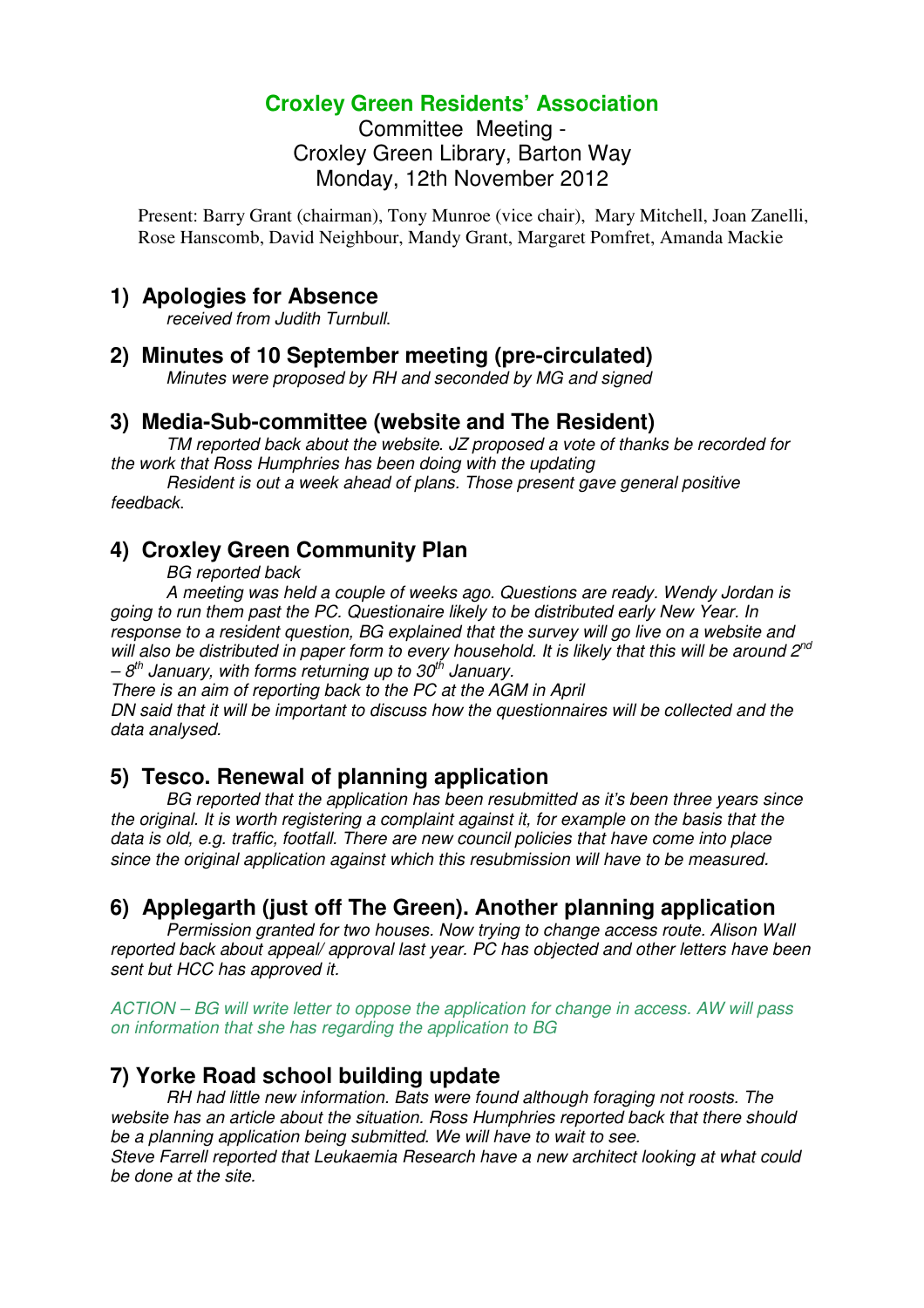# **8) Village Centre initiative - Parish Council**

TM and DN went to meeting. Nik Bennett reported that the PC have a budget for professional advice about taking this further. Councillor Chris Mitchell is leading this project.

#### **9) All Saints Church chimes**

Nik Bennett also reported back on this in his role as a Parochial Church Counncillor. There will be an appeal pre-hearing at the magistrates court. Nik urged people to continue to write in support.

## **10) Plans for planting in Stones Orchard**

BG commented that there are many residents who want to see a suitable management plan for planting of trees. It would be good to set up a Friends of Stone's Orchard. MP reported that there would be the possibility of funding for a volunteer group. AM reported back about an email from Councillor Leighton Dann regarding moving the trees that were planted earlier in the year.

#### ACTION – MP will pass information that she holds on to BG and Ross for inclusion on the website

Steve Farrell gave a short presentation on the background of Chorleywood Community Orchard and that this prompted him to look into options for supporting and preserving Stones Orchard. Steve has plotted the number and species of all the trees in the orchard. There will be a presentation at the Local Area Forum (November  $28<sup>th</sup>$ ). Steve asked CGRA for support in setting up a friends group.

## **11) TFL & Herts CC public consultation re Croxley Link**

Nik Bennett reported that the Parish Council have negotiated being involved in the constultation on design for the viaduct. There was a short discussion about the need for the project. CGRA committee passed thanks, via MM, to Councillor Mitchell for attending the consultation

# **12) Croxley Green Road Safety Committee – update**

TM feedback about various local issues including speeding on Links Way, 30mph signs on the roads on the Green, setting speed zones up in Croxley, upgraded pedestrian crossings, change of lane use up Scots Hill and a consultation about yellow lines on Dickinson Square. Ross Humphries gave some information about the length of double yellow lines. BG mentioned the end of Harvey Road which Howarth Homes should have turned into a raised table to help with traffic issues but which, in reality, is not very effective. Complaints have been made to TRDC. The next meeting of the CGRSC is on  $19<sup>th</sup>$  November 2012

# **13) Getting items onto a Parish Council meeting agenda**

Nik Bennett reported that the PC have surgeries on the second Saturday of the month at Croxley library. If residents have issues, Nik suggests attending a surgery or contacting your councillor – their details are on the PC website. BG asked about the feasibility of having an open session at the end of PC meetings. NB said that this is no better than using email. If there is something urgemt, such as the church bells, then an EGM can be called. PC meetings are not designed to be open forums.

ACTION – Nik Bennett will write a synopsis of the Parish Council and how it works to go in the Parish Pump

Nik also mentioned that the next edition of My Croxley will contain something similar

# **14) Projects:**